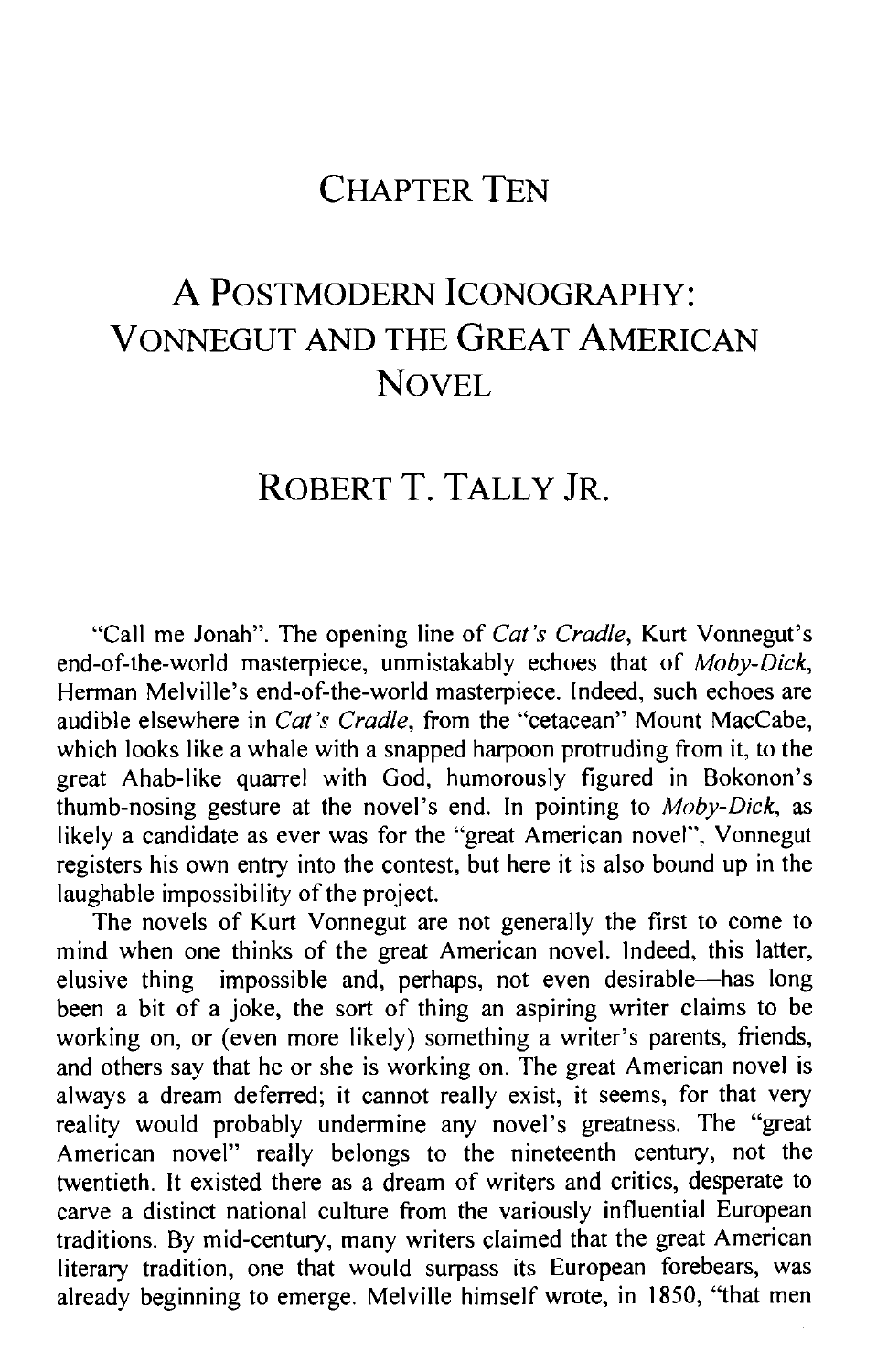not very much inferior to Shakespeare, are this day being born on the banks of the Ohio".<sup>1</sup> The closing years of that century are filled with lamentations that the messianic promise of an earlier generation had not come to pass.<sup>2</sup> The ideal great American novel would express an "American spirit", which is not the same as expressing a particular patriotic or nationalistic theme. It did not need to be set in America or even to feature Americans as its principal characters. It had, in a sense, to capture the essence of "America" in its totality. In the language of the narrator of *Moby-Dick*, the range must include "the whole circle of the sciences, and all the generations of whales, and men, and mastodons, past, present, and to come, with all the revolving panoramas of empire on earth, and throughout the universe, not excluding its suburbs".<sup>3</sup>

Few writers have attempted the task as set forth in *Moby-Dick,* but many writers have tried to evoke its project in partial renderings. Although the "great American novel" is by now a joke, the underlying project seems to animate the works of many twentieth century writers, from Dos Passos to DeLillo and so on. Each age writes its own histories, of course. In the postmodem era, an era defined in large part by the perceived impossibility of comprehensive representation, a fragmented version of the project seems the only feasible way to go. Vonnegut's entire career might be characterised as an attempt to produce something like "the great American novel", but of its own time. Rather than depicting a representative American symbolic narrative, comprehensively bound in a single, emblematically American work, Vonnegut's novels as a whole offer a postmodern iconography, a sustained though fractured narrative of characters and themes that underlie that older project. Like *Moby-Dick,*  Vonnegut's novels present a sprawling image of the multiplicity of American life, expressing the human, all-too-human, condition of its varied inhabitants. Perhaps recognising, as did Melville, that comprehensiveness is not really possible, Vonnegut presents a collage of figures, icons whose meanings are gently elicited by the plots rather than being legible on their faces. Vonnegut's collage is also indicative of the characteristically postmodem *pastiche,* in which the various styles of older art forms reappear in surprising places.

Such pastiche extends also to Vonnegut's use of genres. Although his existential themes and heartbreakingly poignant sense of everyday life have won him critical praise, Vonnegut has often couched his observations in literature that seems marginal, featuring such B-movie genres as science fiction, dime-store magazine writing, slapstick comedy and even soft-core pornography (or, in the case of *Breakfast of Champions*, all of the above). Vonnegut employs these genres, but his work cannot be contained by any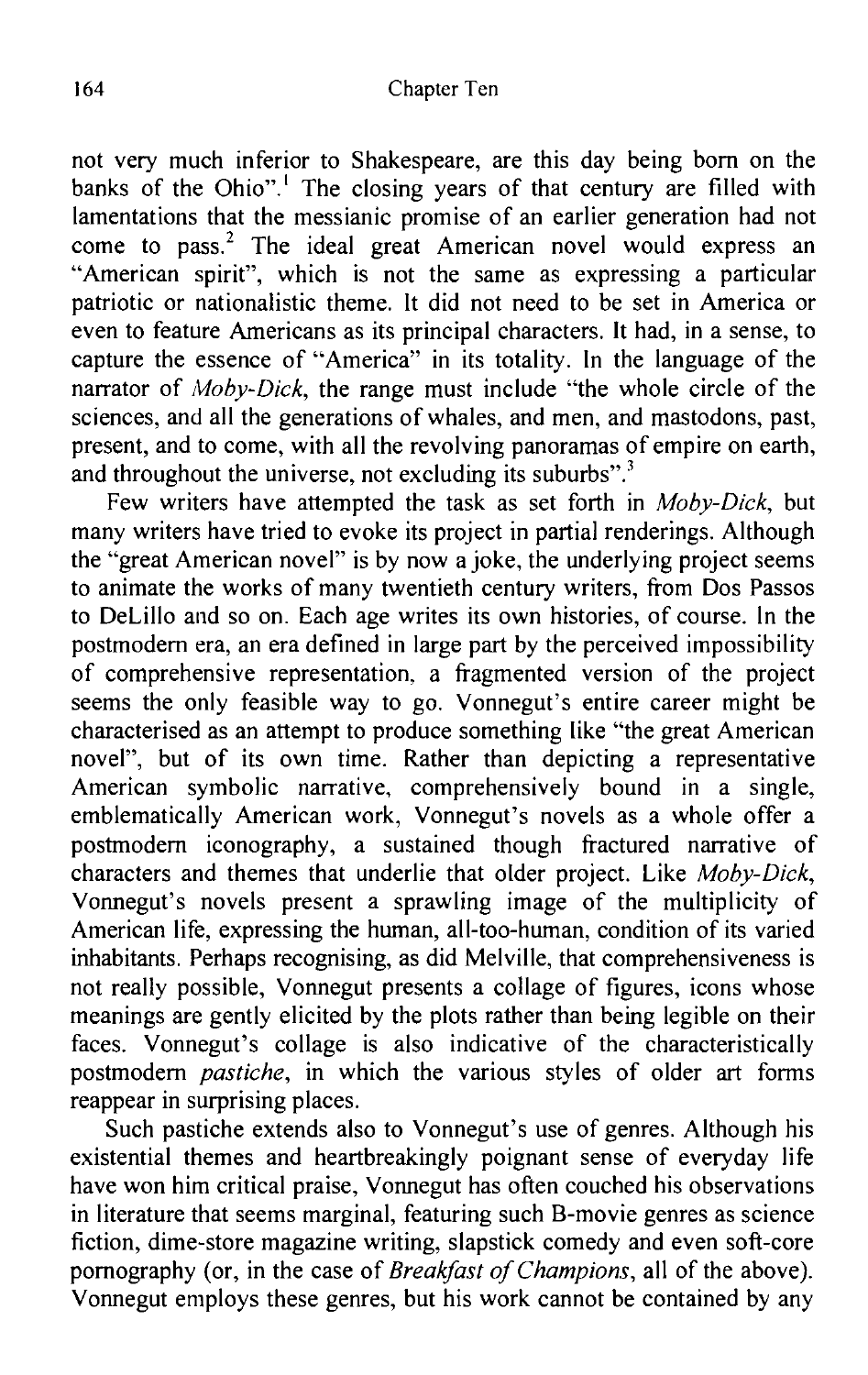of them. That is, it is not really viable to describe Vonnegut as a "science fiction" or "comic" author. Indeed, Vonnegut is not a *typical* novelist, and there is no *type* of novel that fits neatly with his sensibilities. Hence, Vonnegut's career may be seen as generically uncategorisable.

This uncategorisable oeuvre presents a postmodern iconography, a scattered portraiture of American life at the very moment of its seeming transcendence (i.e., the postwar period of America's reign as a leading world power, with all the absurdity and horror that accompanies such reign). Throughout his career, Vonnegut's iconography advances a literary project—far too highfalutin a term, perhaps—to produce what Melville and others imagined the American novel could accomplish: an expression of the multitude and diversity of American life in its time. This is the project of the ever-elusive great American novel, and although Vonnegut has not produced this legendary work, he has reasserted the value of such a project in the postmodern world.

#### **Postmodernity**

It is far from certain that Vonnegut would characterise his own work as postmodern. Although his work does manifest many elements that are associated with postmodern fiction, such as metafictional techniques, use of collage or pastiche, and so on, Vonnegut has eschewed certain aspects of the postmodern and embraced many that we tend to view as modem or modernist. David Cowart has suggested that Vonnegut's work be viewed as a bridge between modernism and postmodernism.<sup>4</sup> This seems plausible, but it is also clear that Vonnegut's work embodies a kind of postmodern sensibility, a fellow-feeling for its place and time, that marks it as postmodern in a recognisable way. Understood historically, Vonnegut's work cannot function in the same way that the modernists' had. Of course, historical understanding may already be a modernist concept.

The term, *postmodern,* has a notoriously slippery meaning, owing in part to the variety of uses to which it is put and of contexts in which it is asserted. In literature, the term began to be used by critics to identify post-World War II writers quite distinct from the modernists of a previous generation, modernists whose work was beginning to dominate academic literary criticism. Thus could the Beats, for instance, be distinguished from Joyce and Faulkner. In France, especially following Lyotard but drawing from the work of Deleuze, Derrida and Foucault, among others, postmodernism becomes a label to describe the cultural and philosophical condition of a world in which *le grand récits* of modern societies (here understood in terms of the Enlightenment) no longer held true. And,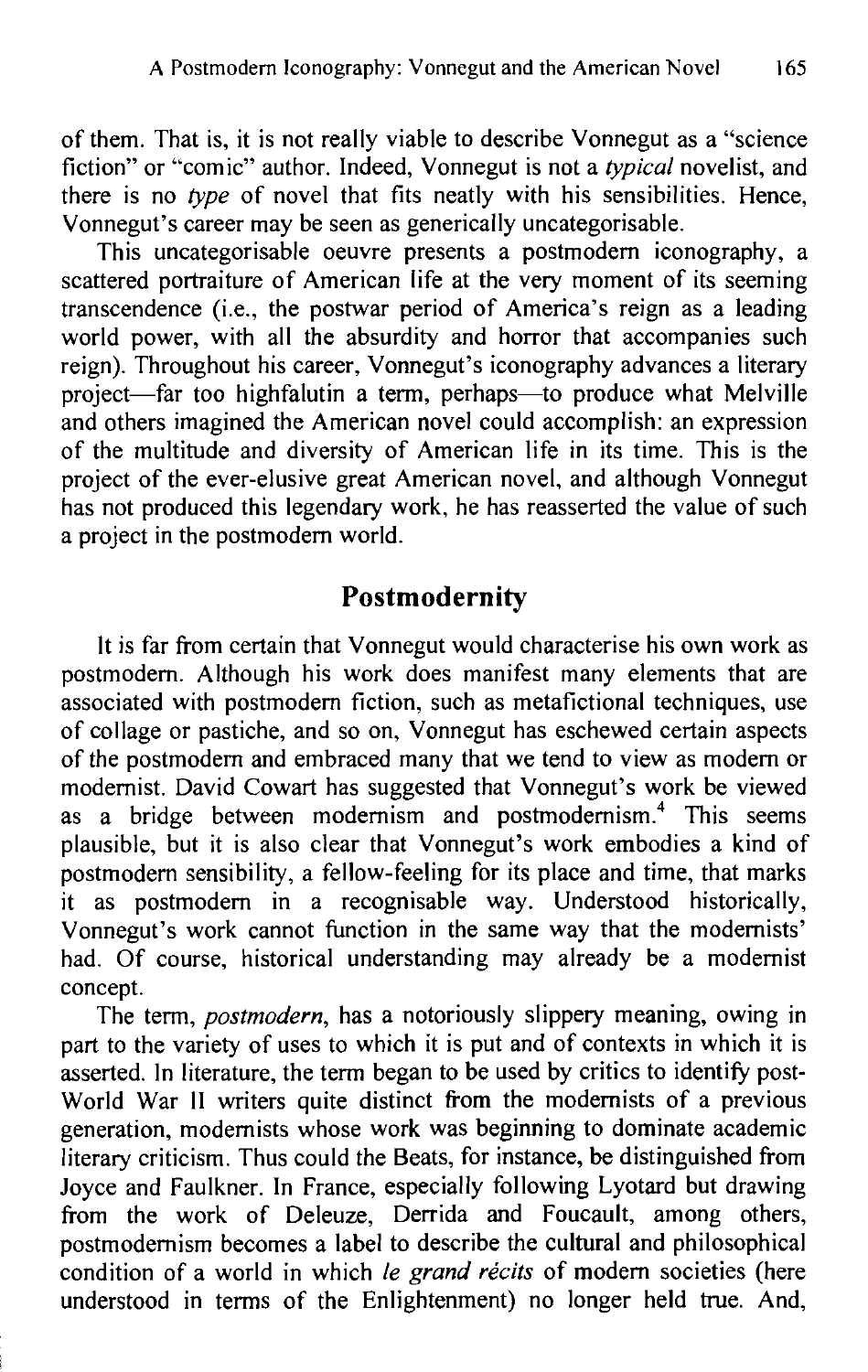perhaps most famously, in architecture, the term carried a polemical meaning (hinted at in these others usages), directly attacking the conventions and pretensions of modernism.<sup>2</sup> In all cases, the label was meant to register a break with the modem, not merely to indicate posteriority.

Fredric Jameson has characterised postmodemism as a cultural dominant, the artistic expression of late or multinational capitalism. Jameson specifically understands postmodem art as being fully integrated into commodity production. Whereas the modernists struggled with the problem of the work of art in the machine age, inventing forms which, in some cases, were meant to fully resist commodification, the postmodem condition is one in which the artistic and the commercial have become inextricably intertwined. (Here one almost inevitably thinks of Andy Warhol and *Campbell's* soup.) Architecture, of course, lends itself most effectively to this condition, since architecture always required a mixture of aesthetics and economics; the great postmodem buildings are monuments-in more ways than one-to the economic system in which they are produced. It is no wonder that finance capital and bank buildings come together in such gaudy skyscrapers, or that the flow of global capital can be articulated so forcefully in lavish hotels designed for the collective wish-fulfilment of international travellers.

In addition to labeling a historical period, *postmodernism* has several aspects that distinguish it from its predecessors, modernism and realism especially. Any enumeration of such aspects is doomed to remain incomplete, since the very nature of the postmodern involves seemingly endless proliferations, like the lists found in DeLillo's novels or the brands of colas found in supermarkets. However, a few salient features are worth observing here. For one thing, as Jameson notes frequently, postmodemity is characterised by a certain lack of historical sense. As Jameson says of his own analysis, "It is safest to grasp the concept of the postmodem as an attempt to think the present historically in an age that has forgotten how to think historically in the first place".<sup>6</sup> The domination of the "now" and the inability to think historically have a haunting, almost elegiac sense—at least from the modernist perspective; there is a disconnection with the past, a loss of shared history, that inevitably involves a break with a perceived community. Vonnegut will touch upon this aspect of the postmodem condition again and again.'

This lack of historicity leads to a second characteristic of postmodemism: the subversion of time by space. Postmodemism is often characterised by a profound sense of spatiality. Whereas modernism is the era of time, of temporal flux, memory and historical possibility, the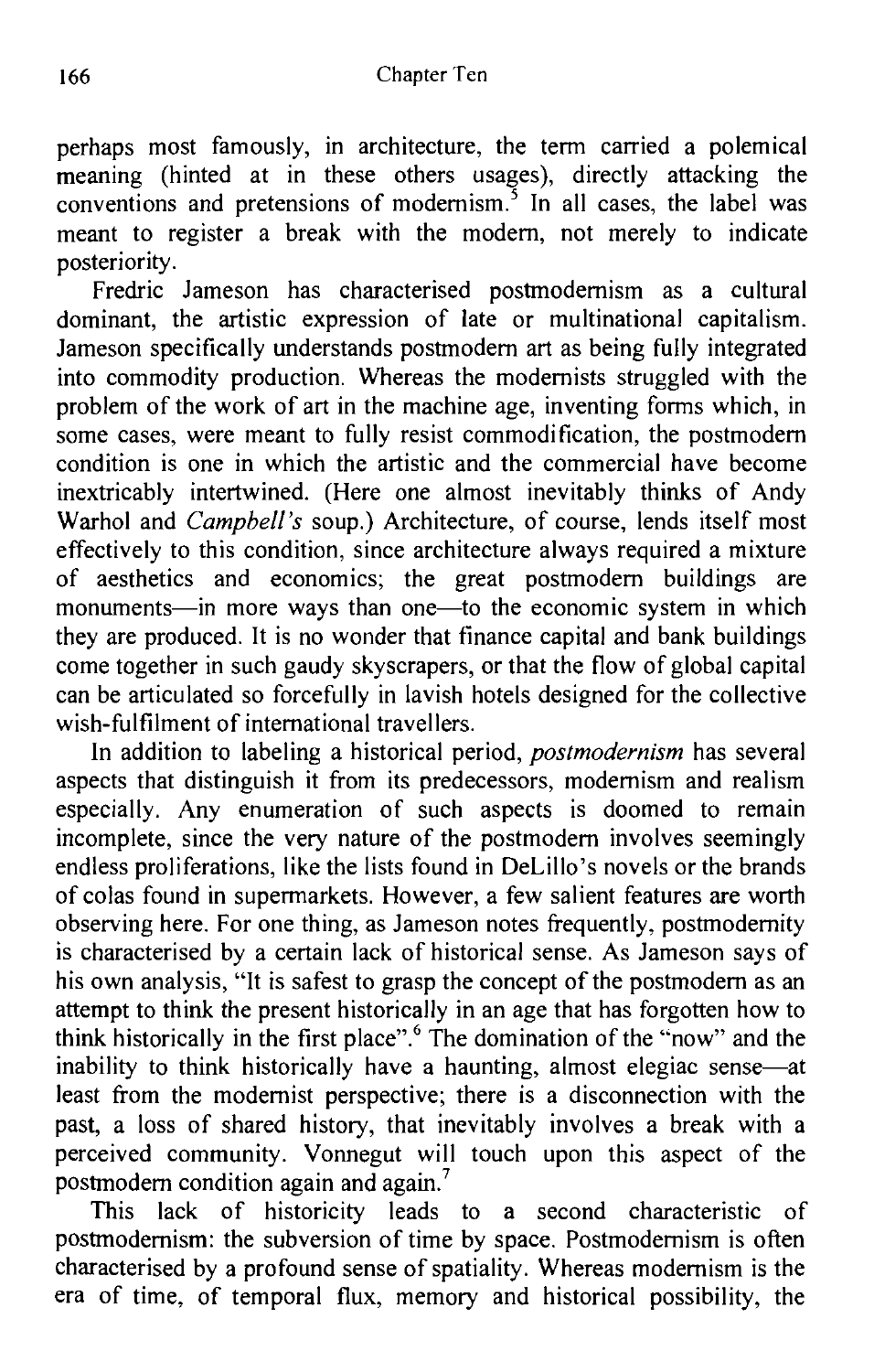postmodern is all about space, juxtaposition, extension and positions, as Foucault famously wrote.8 In the postmodern, space has usurped time's constitutive role in human experience, which becomes a matter of figuring out one's place in an ever-more-complex network of interrelations. Much of the bewilderment encountered by characters in the novels has to do with their sense of being lost, of not knowing where to go, a homelessness of a sort. To be sure, that homelessness existed before; it can be seen in *Don Quixote* and in Thomas Wolfe. But in the postmodern, there is an even more alarming realisation: there may not be any underlying referent. That is, not only can you not go home again, but there was never a home to begin with.

A third characteristic, what might be thought of as the psychology of the age, is visible in the seeming fragmentation of the subject. The age of realism might be characterised by the process of individuation, by the birth of the modem, bourgeois individual. The modernist era is marked by the intensification of that individuality, most visible in the form of interiority-expressed through such formal literary techniques as streamof-consciousness-which, at its extreme, is associated with a kind of madness turned inward. If neurosis, or paranoia, is emblematic of the modernist condition, then schizophrenia is surely the model of postmodernism. The idea, most fully developed and even celebrated in Deleuze and Guattari's *Anti-Oedipus,* but also articulated in any number of postmodernist literary productions (John Barth, Thomas Pynchon, Vonnegut himself), seems most fitting in the present era, an era characterised in part by its being so very "in the present". Without history and without home, the subject breaks up into so many little facets, lacking coherence.

A final point about the postmodern condition, one with perhaps special relevance to Vonnegut, is the notion of pastiche. Pastiche, or the imitation of past styles or genres, comes to characterise the postmodern (especially in architecture, but by extension, the other arts as well); in the postmodern age, older concepts like originality are suspect if not discarded outright. It would seem that, as an artistic practice, pastiche might exert some critical energy, attacking and reforming older styles while forming entirely new ones through a kind of collage. But, as Jameson notes in contrasting pastiche with parody, the critical capacity of postmodern art seems lost by losing the ground upon which to base itself. As Jameson puts it:

Pastiche is, like parody, the imitation of a particular or unique, idiosyncratic style, the wearing of a linguistic mask, speech in a dead language. But it is a neutral practice of such mimicry, without any of parody's ulterior motives, amputated of its satirical impulse, devoid of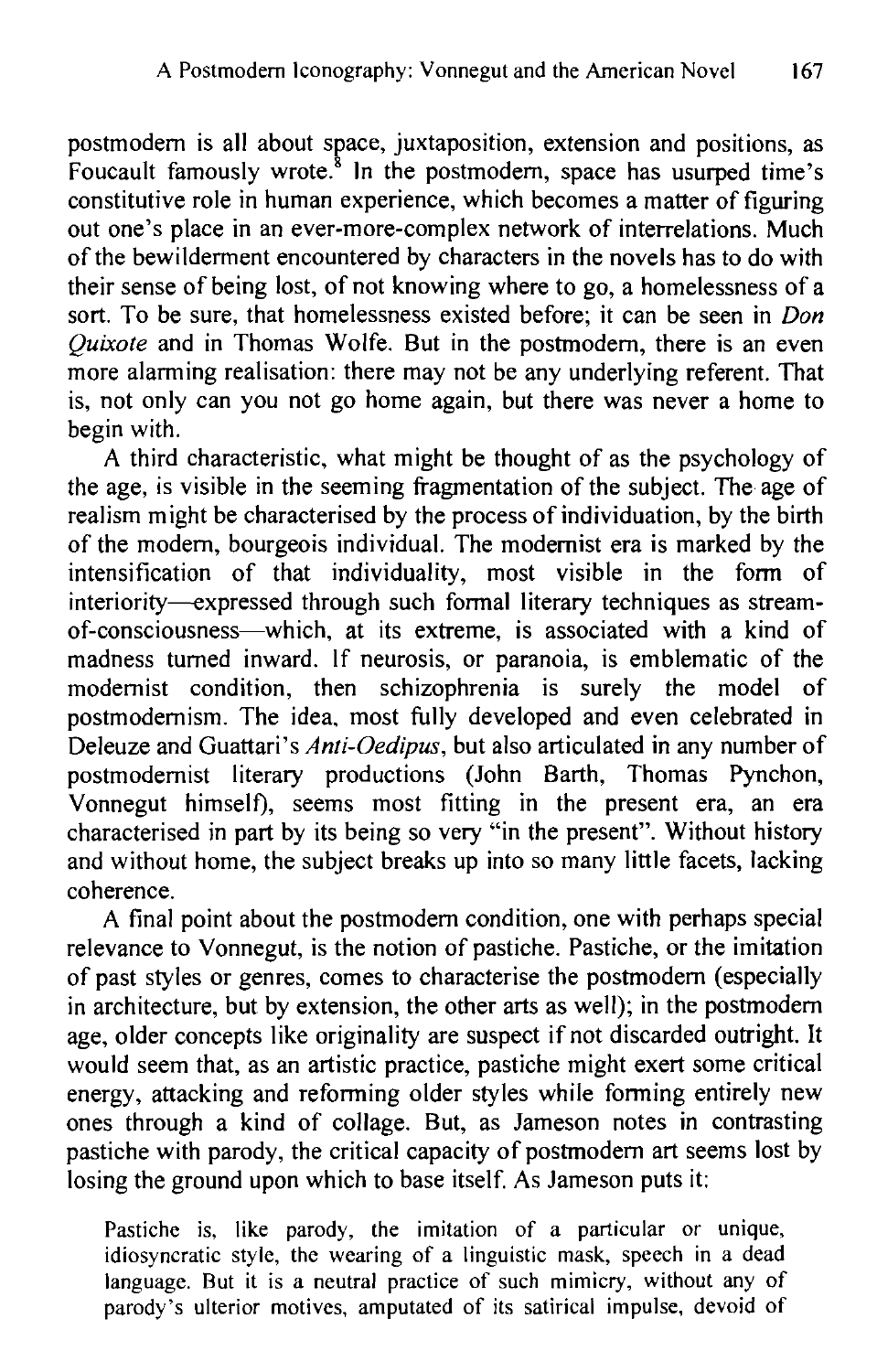laughter and of any conviction that alongside the abnormal tongue you have momentarily borrowed, some healthy linguistic normality still exists. Pastiche is thus a blank parody, a statue without eveballs.<sup>9</sup>

Of course, it makes sense that without a real sense of history, the uses of the past amount to mere pasteboard masks. Vonnegut, of course, remains a master parodist, but his use of pastiche—especially with respect to genres and literary conventions—marks an aspect of his own postmodernity.

The postmodern condition shines forth in Vonnegut's novels, even where Vonnegut himself would most likely cling to a more properly modernist aesthetic, one in which social problems are still identifiable, narrative maintains its representational power, and the solutions are worth pursuing. In dealing with the present condition, Vonnegut revisits themes of the modernist tradition-the effects of industrialism and technology, the break up of traditional (so-called organic) communities, the relations between historical and psychological structures, between social totality and personal experience—but he must do so within a postmodern framework. It is almost as though Vonnegut is a reluctant postmodernist. Or, perhaps, like the rest of us, he has had postmodernity thrust upon him.

#### **Machines**

Vonnegut's first novel provides a nice point of entry into the discussion of his postmodern iconography. Often overlooked, *Player Piano* outlines a number of themes that will animate Vonnegut's later work. In some respects, *Player Piano* seems to be another entry in that now cliched category of Fifties, middle-class representations of bourgeois ennui or social doldrums. There's the predictable wife-sleeps-with-coworker affair, the usual button-down boring lifestyle of middle management, the unfulfilling mission of keeping up with the Joneses. However, this is not another *Man in the Grey Flannel Suit* (and it appeared three years before that novel). *Player Piano* not only delves more deeply at the heart of the malaise known as the Fifties, but it also registers a distinctive political attitude that affects Vonnegut's later writings.<sup>16</sup>

Because of the emphasis on technology, specifically on the ability of man-made machines to outperform men in various workplaces, *Player Piano* is often characterised as science fiction (a view with which Vonnegut expressly disagreed)." The actual technology is not all that different from what would have been available at the time, and is laughably obsolete by the standards of even the late Sixties. Nevertheless, the issue at the heart of the novel is the pointlessness of life without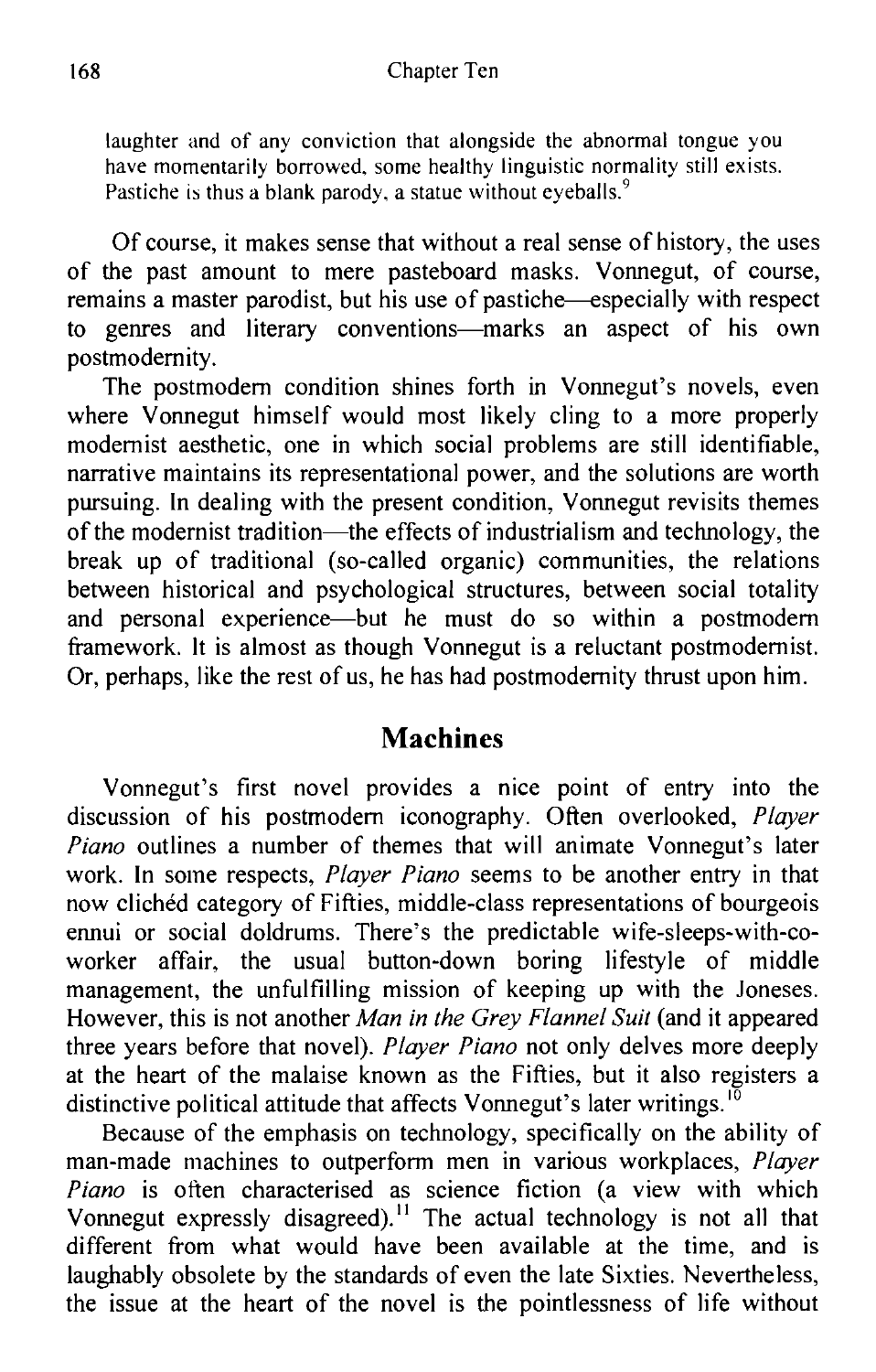purpose. By becoming obsolete, the vast and growing majority of Americans are out of meaningful work. They can get menial jobs, joining the "reeks and wrecks", working on road crews or serving as waiters at large, corporate functions. Because of the efficiency of the machinery, there is no physical want; the spiritual longing is for purposive work. The protagonist, Paul Proteus, is one of the few with a meaningful job, a manager at a large, multifunctional factory. Yet Proteus feels pressure, from his wife, his coworkers, and even from the memory of his father (a luminous figure from the industrial past), to climb the corporate ladder. His dissatisfaction with his own lot is compounded by his sense that the overall progressive project is itself not worthwhile. He feels guilty that the machine age that he and other technologically minded engineers made possible is making life meaningless for others, and he longs to return to the soil himself, buying an abandoned farm outside of town. Eventually he becomes involved with a revolutionary organisation, a group of anarchist Luddites, whose goal is to destroy the machines and return to the dignity of manual labour.

Making Vonnegut's allegory complete, the revolution does happen, at least in the fictional Ilium, New York. The revolutionaries shut down and destroy the machines, and temporarily take over the town in the name of human dignity. True to a form that Vonnegut would become well known for, however, the revolution winds up being destroyed by human nature itself. Here, the natural curiosity and ingenuity of the common man leads some of the working class revolutionaries to start fixing the machines they had so recently broken. At first, repairing the machines is a puzzle, a task to be accomplished just to see if it could be done. The sense of accomplishment that comes with fixing a machine leads man to fix others, to design better ones, to build machines that could themselves design and build others. Thus, the revolutionaries restore almost immediately the very things they had struggled against. And they do it with pride.

The story is emblematic of the politics of Vonnegut's novels in general. It is no surprise that the Utopian impulse leads to dystopian ends. Indeed, by the mid-twentieth century, that is itself a cliche. But for Vonnegut, the issue is always that humans are themselves so "naturally" unable to do the right thing. Or rather, it is entirely within their nature to do the thing that will eventually cause them harm. It is as if humans are programmed to self-destruct. Vonnegut will retum throughout his career to the notion that humans may or may not be machines, programmed by God, by chemical reactions, or whatever. In The Sirens of Titan, a machine (Salo from Tralfamadore) tries to embrace humanity, but the psychotic fiction of *Breakfast of Champions*—that all humans (but one) are merely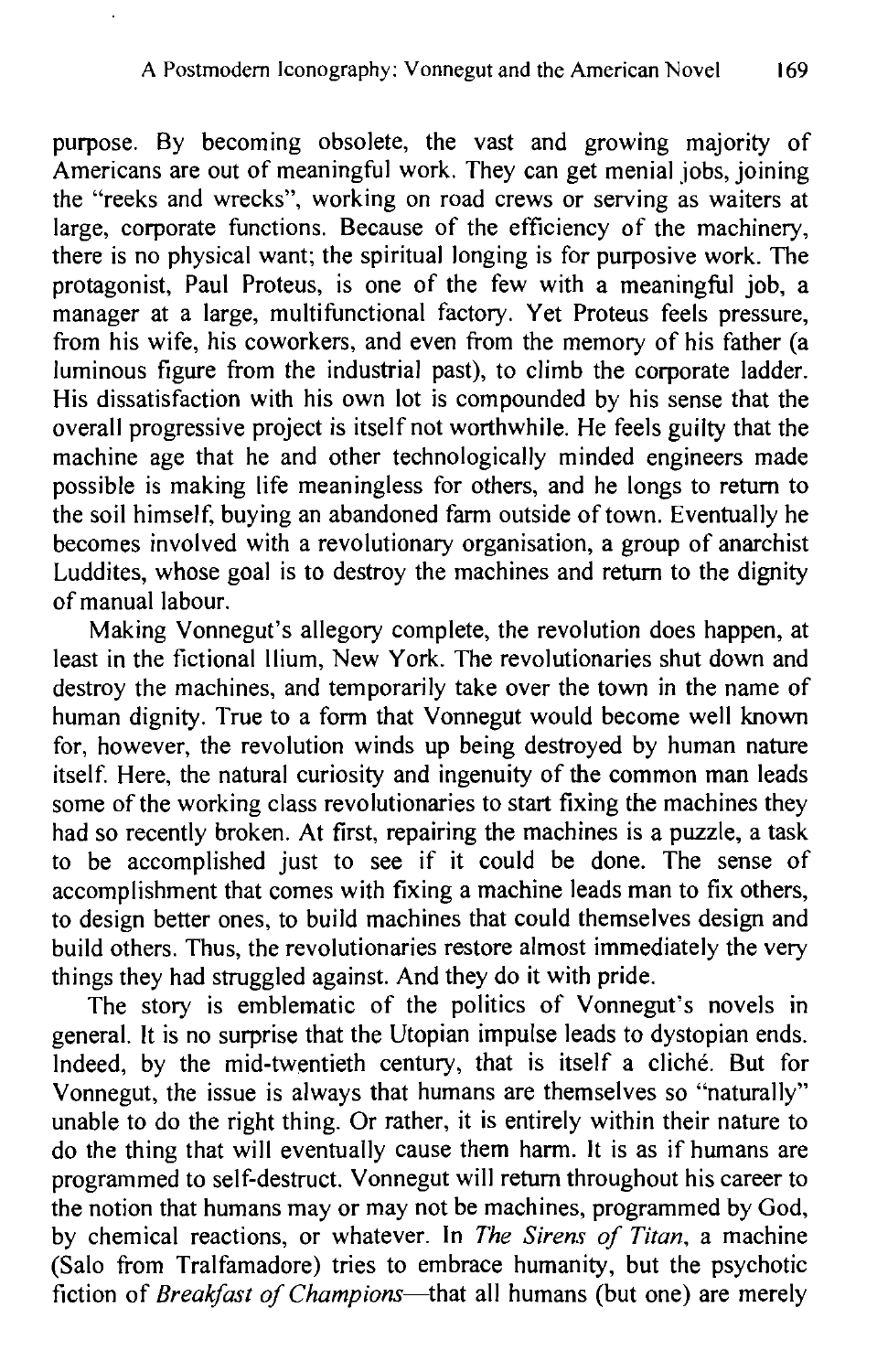robots-is the more prevalent view. If humans perform acts of cruelty, stupidity, or even kindness, what matter? It is not their fault, Vonnegut seems to say. It is the way they were made.

Thus, Vonnegut's peculiar politics: whereas he clearly tends to the Left, was revered by college students in the Sixties for his radicalism and has become even more openly political in his old age (see Man Without  $a$ Country, for instance), Vonnegut has never really allowed for a political solution to anything. In some measure, this could simply be written off as pessimism, since Vonnegut longs for a political solution that he does not believe can actually happen. But it is more profound and more dangerous than this: Vonnegut believes that the wrong thing will inevitably happen, that it cannot be otherwise. This is a profoundly anti-Utopian position, not one grounded in realism either.<sup>12</sup> This might also be a peculiarly postmodem feature of Vonnegut, where his politics have been driven deeply into an unconscious. **A** writer who desperately wants to support causes championed by the Lefi, Vonnegut cannot help his general despondency over the Left's inability to solve the problems. This leads to another curiosity of Vonnegut's philosophy, which might be put in a suitably paradoxical expression: misanthropic humanism.

#### **People**

This misanthropic humanism is characterised by a fundamental sense that human, all-too-human behaviour inevitably leads to ruin. If the basic humanity is then the problem, it is perhaps the quirky, oddball humans in whom the best hope lies. $13$  This view is then illustrated in his novels by an abundance of characters, in multiple sense of the word. Vonnegut's novels are populated by odd and memorable characters. Some make only fleeting appearances, fading away without much development; others are more fully developed, their personalities unfolding throughout the pages of an entire book. Vonnegut is perhaps most famous for recurring characters, who not so much recur as disappear and reappear, often in unlikely places, in more than one novel. The most famous of these is Kilgore Trout, often viewed as Vonnegut's own alter ego, who appears in no fewer than six different novels, but who might be said to "star" in only one (Breakfast of Champions). Similarly, Eliot Rosewater, Howard W. Campbell, Rabo Karabekian, and more than one Tralfamadorian get face time in multiple novels.

Often Vonnegut reintroduces characters who may or may not be the same person we have seen before. For example, In The Sirens of Titan, Winston Niles Rumfoord's space-traveling companion and beloved pet is a dog named Kazak. Kazak is also the name of a ferocious Doberman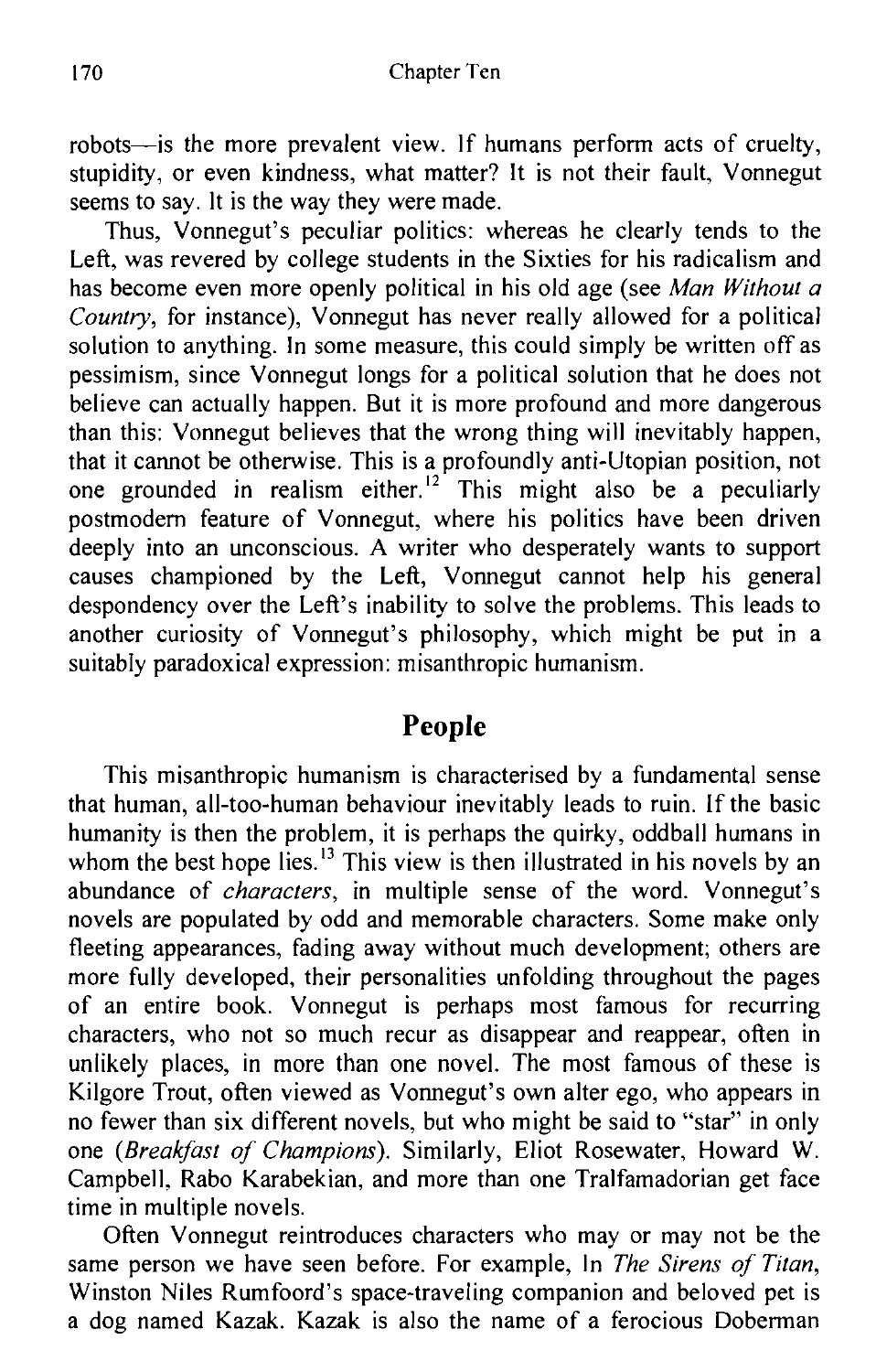guard dog who makes a brief but memorable appearance in *Breakfast of Champions;* a seeing-eye dog named Kazakh shows up in *Galapagos* as well. The Rumfoord family figures prominently in Vonnegut's work. Surely Professor Bernard Copeland Rumfoord, of *Slaughterhouse-Five,* is a relative of the space-traveller. Bokonon himself, when he was still called Lionel Boyd Johnson, had worked as a gardener on the Rumfoord estate. Khashdrahr Miasma is the name given to a young doctor from Bangladesh in *Breakfast of Champions* and to the interpreter for (and nephew of) the Shah of the fictional land of Bratphur in *Player Piano.* Minor characters from some books later get starring roles in other ones (e.g., Rabo Karabekian appears in *Breakfast of Champions* and stars in *Bluebeard*), while starring actors in some books have cameos in later ones (e.g., *Mother Night's* Howard W. Campbell gives a memorable speech in *Slaughterhouse-Five;* Eliot Rosewater, of *God Bless You Mr. Rosewater,*  also appears in *Slaughterhouse-Five* and *Breakfast of Champions*).

This practice of reintroducing characters has the salutary effect of rewarding Vonnegut's longtime fans. It does not, however, presuppose that Vonnegut is creating a semi-closed world in which his own literary creations lead independent lives that occasionally intersect. (One might think of Tolkien as the ultimate example of this, where whole families and races go about their lives and occasionally reconnect. Indeed the genres of fantasy and science fiction seem most apt for this kind of creation of an entirely enclosed and self-sufficient "world".) There are enough "mistakes" in these recurrences to make one doubt whether the person is appearing again or merely the name (as with Kazak and Khashdrahr Miasma above). The Tralfamadorian pilot, Salo, in *The Sirens of Titan*  bears no resemblance at all to the Tralfamadorians of *Slaughterhouse-Five*; one wonders if they are the same Tralfamadorians. To take another example, when Campbell reappears in *Slaughterhouse-Five,* we learn that he was married to "a famous German actress named Resi North".<sup>14</sup> Careful readers of *Mother Night,* however, remember that Campbell was married to Helga Noth (no "r") and that Resi was Helga's nihilist little sister.

Interesting as it is to note such minor inconsistencies, nice work for a continuity editor in the world of filmmaking, it is not really worth belabouring, since Vonnegut never promised his readers a continuous tale, carried out over a dozen or so novels. Indeed, consistency is probably far from the point. If Vonnegut's characters get strewn throughout his works, then they do not do so according to iron-clad laws, but through the vagaries of history. Vonnegut's philosophy of history, that is, allows for his oddballs to bounce around, to find themselves in different places at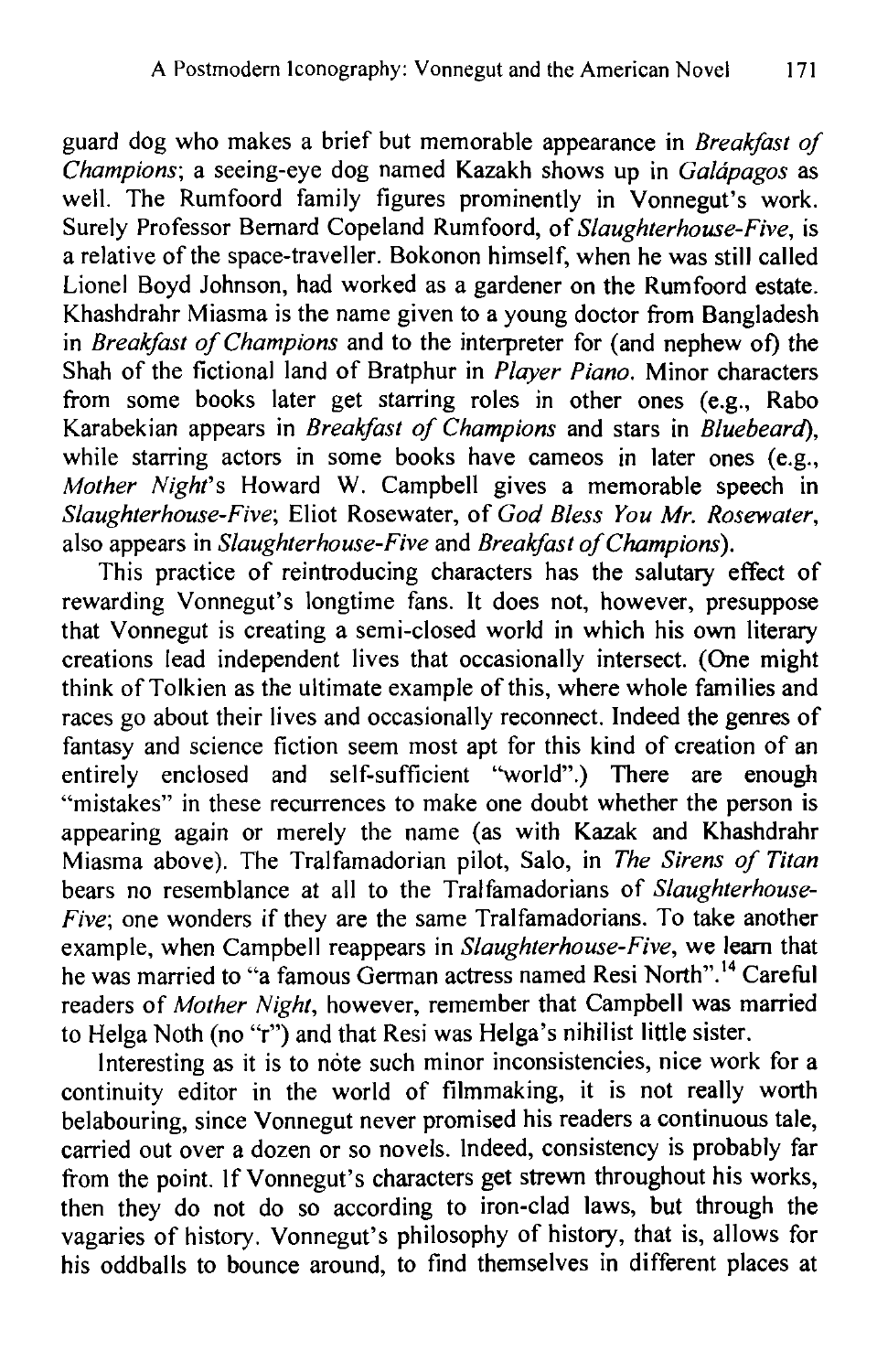different times, often without warning or with no particular reason. As theories of history go, this may be as convincing as any.

#### **History**

Among Vonnegut's most remarkable narrative techniques, that of skipping around in time and space, relates to the Tralfamadorian view of time in *Slaughterhouse-Five.* On the distant planet of Tralfamadore, we are told, time is viewed not as a river, but as a mountain range. This apt spatial metaphor identifies time with space, showing that all moments are essentially present at once. As Vonnegut has Billy Pilgrim describe it in *Slaughterhouse-Five:* 

All moments, past, present, and future, always have existed, always will exist. The Tralfamadorians can look at all the different moments just the way we can look at a stretch of the Rocky Mountains, for instance. They can see how permanent all the moments are, and they can look at any moment that interests them. It is just an illusion we have here on Earth that one moment follows another one, like beads on a string, and that once a moment is gone it is gone forever (27).

This view of history does not merely add an interesting, science fiction element to the plot. In *Slaughterhouse-Five,* this principle actually determines the emplotment of the narrative. The novel's first line-after the autobiographical first chapter, that is—reads: "Billy Pilgrim has come unstuck in time" (22). That sounds the clarion, letting the reader know *how* this story will be told precisely *as* it is being told. That is, the "story" of *Slaughterhouse-Five* will be about Billy Pilgrim's time-tripping, but the story will also itself be a matter of time-tripping, jumping here and there between Billy's wartime experiences, his childhood, his life in a Tralfamadorian zoo, his marriage, his optometry practice, and so on.

*Slaughterhouse-Five* makes the most and best use of this technique, which is actually consistent with Vonnegut's view on memory in general. Actually, the view of history as an everlasting present tense, or as a spatial formation in which all tenses may be present at once, is somewhat similar to Henri Bergson's theory of memory. In memory, all moments coexist in more or less concentrated forms. Thus, memories closer to the present consciousness seem more concrete, concentrated into easily recognisable images; more distant memories are more disparate, fuzzier we might say. As the very expression, distant memory, suggests, space and time commingle in this theory. All memories are in fact present at once; they are just dispersed over a landscape that spreads out before the consciousness.<sup>15</sup> Time is essentially space.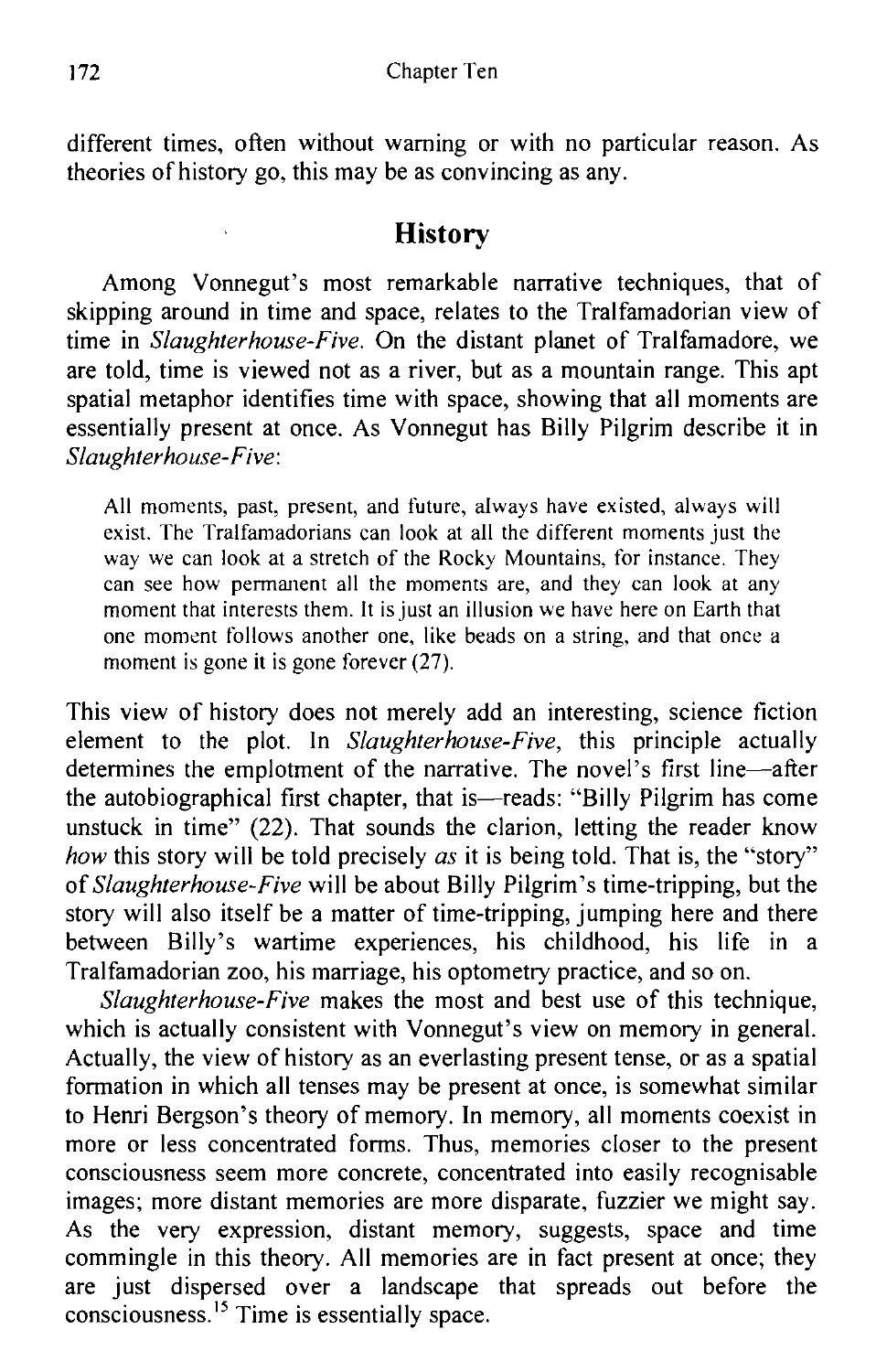As noted above, the inhabitants of Tralfamadore had been introduced in *The Sirens of Titan,* in which one Tralfamadorian, Salo, makes possible the plot by supplying Winston Niles Rumfoord the technology to carry out his plan. *The Sirens of Titan* had helped establish this view of time and space by inventing the chrono-synclastic infundibulum, literally a funnel in which time curves inward. Rumfoord and his dog, **Kazak,** inadvertently run into the infundibulum while piloting a private spaceship to Mars. Now man and dog live on, forever, as wave phenomena, pulsing between the sun and Betelgeuse. They appear on Earth (and other planets) when the planet's path intersects with the infundibulum; because Mars's orbit seems to coincide perfectly with the great time-funnel, Rurnfoord and his cosmic hound can "live" there all the time, even while appearing elsewhere.

The being-everywhere-at-once sensibility plays on the feeling. however unjustified, that time is literally standing still. This vision, dramatised in the plight of Rumfoord and of Billy Pilgrim, leads to the psychological state that such a historical condition would imply. Billy *has*  become unstuck. He is multiple places in time at once. The feeling that this is a somewhat schizophrenic condition is not accidental.

### **Psychology**

In Lacan's famous definition, schizophrenia involves a breakdown in the signifying chain. That is, the once predictable meanings, or the correspondences being signifiers and signifieds, no longer hold. In *Slaughterhouse-Five,* the time-tripping narrative lends itself to a notion of schizophrenic narration, the breaking down of the expected signifying chain. Modernism gave us the stream-of-consciousness narrative, with its insistently personal, even neurotically inward, unfolding of an individual ego through the visible machinations of the individual's mind. With the postmodernist narration, time does not ebb and flow, a river winding its way through the valley, but rather jerks and twists and lurches backwards and forwards, up and down. In *Slaughterhouse-Five,* this lurching is accomplished through quick breaks, jumping from place to place. But *Slaughterhouse-Five* also maintains a modernist sensibility, as the various pieces of the puzzle fit into place, making the picture whole by the end of the novel. Vonnegut's sequel would be more schizophrenic still.

*Breakfast of Champions* is, among other things, *about* schizophrenia. The tale's protagonist, Dwayne Hoover, is in the midst of a schizophrenic episode, a mental breakdown that will, by the novel's end, manifest itself in a horrifically violent rampage. But *Breakfast of Champions* is not really about Hoover in the way *Slaughterhouse-Five* is about Billy Pilgrim. *Breakfast of Champions* is a collage in other senses, fitting together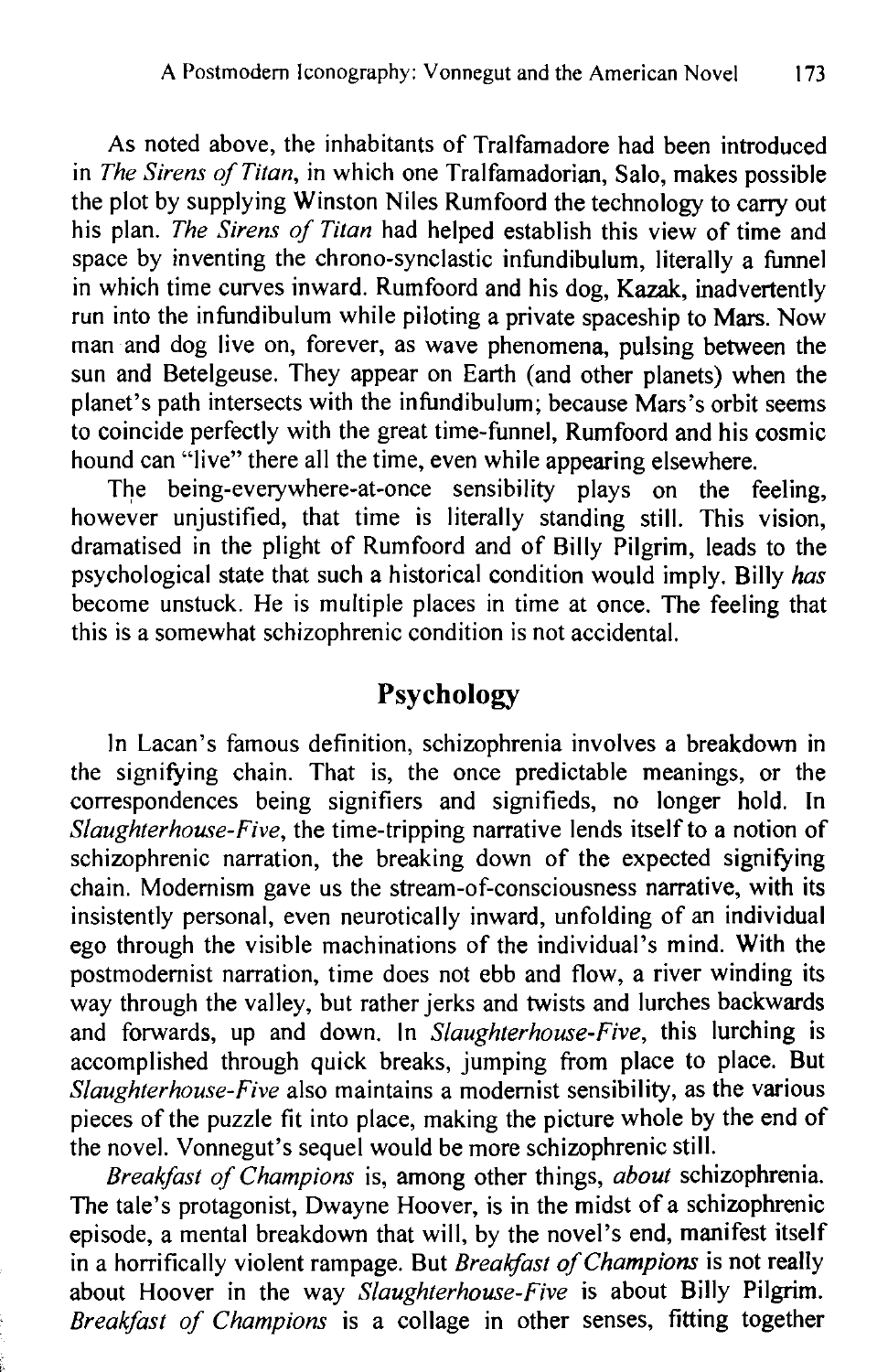completely disparate images in a chaotic ensemble. Many of Vonnegut's recurring characters appear in this novel, most notably Kilgore Trout, but also Eliot Rosewater (now sober), a dog named Kazak, Rabo Karabekian, and even a Francine Pefko, who appeared as a bewildered secretary unable to tell the difference between science and magic in *Cat's Cradle;* many of the Midland City townsfolk will reappear in *Deadeye Dick* as well. Most notable of all is the insertion of Vonnegut himself in the novel. Vonnegut had appeared in *Slaughterhouse-Five* as well, but he had played no active role in the events unfolding in Billy Pilgrim's life. (He merely mentions that he'd been in Dresden with Billy during the war.) Here Vonnegut the Writer joins the action, watching his characters interact, and speaking directly to his creation, Kilgore Trout.

*Breakfasl of Champions* takes Vonnegut's use of collage, with pastiche as an underlying effect, to another level. Multiple story lines, leading to a particular, climactic point, are an old technique. Multiple characters who find that their lives are more closely connected than previously though are old hat for Vonnegut. What is newer (and postmodem) is the insertion of the writer as an interactive character. It is not just metafiction, fiction that acknowledges itself as such on its pages; it is hyperfiction, or better *patafiction*, insofar as it highlights the absurdity of the techniques of fiction itself, much in the way that Alfred Jarry's pataphysics parodied the methods and scope of metaphysics. Given the relationship between the fictional and the absurd in Vonnegut, the term patafiction may not be all that outre. Famously, Vonnegut's novel also includes childish drawings by the author. These drawings are often silly in the utmost, such as his apostrophe-like illustration of "asshole" or his examples of what a "beaver" looks like. In the preface to *Breakfast of Champions,* Vonnegut concedes that the book is an attempt to clear out the junk that has been accumulating in his head.<sup>16</sup> But disburdening himself of the cultural detritus clogging his mind, however therapeutic it might be, is going to read like a form of schizophrenia. There will be lots of breaks in the signifying chain. Perhaps the viewing an \* as an asshole is already a symptom of the break.

*Breakfast of Champions* represents a postmodern iconography in itself, the breakdown of signification amid the breakdown of a character's mind and the breakdown of American industrial society in general, represented by the collapse of a Midwestem city's economy into a fragmented, consumerist culture where roadside attractions and toxic chemical spills are more vibrant than any meaningful work in town. This is schizophrenia of the social, rather than merely psychological, sphere.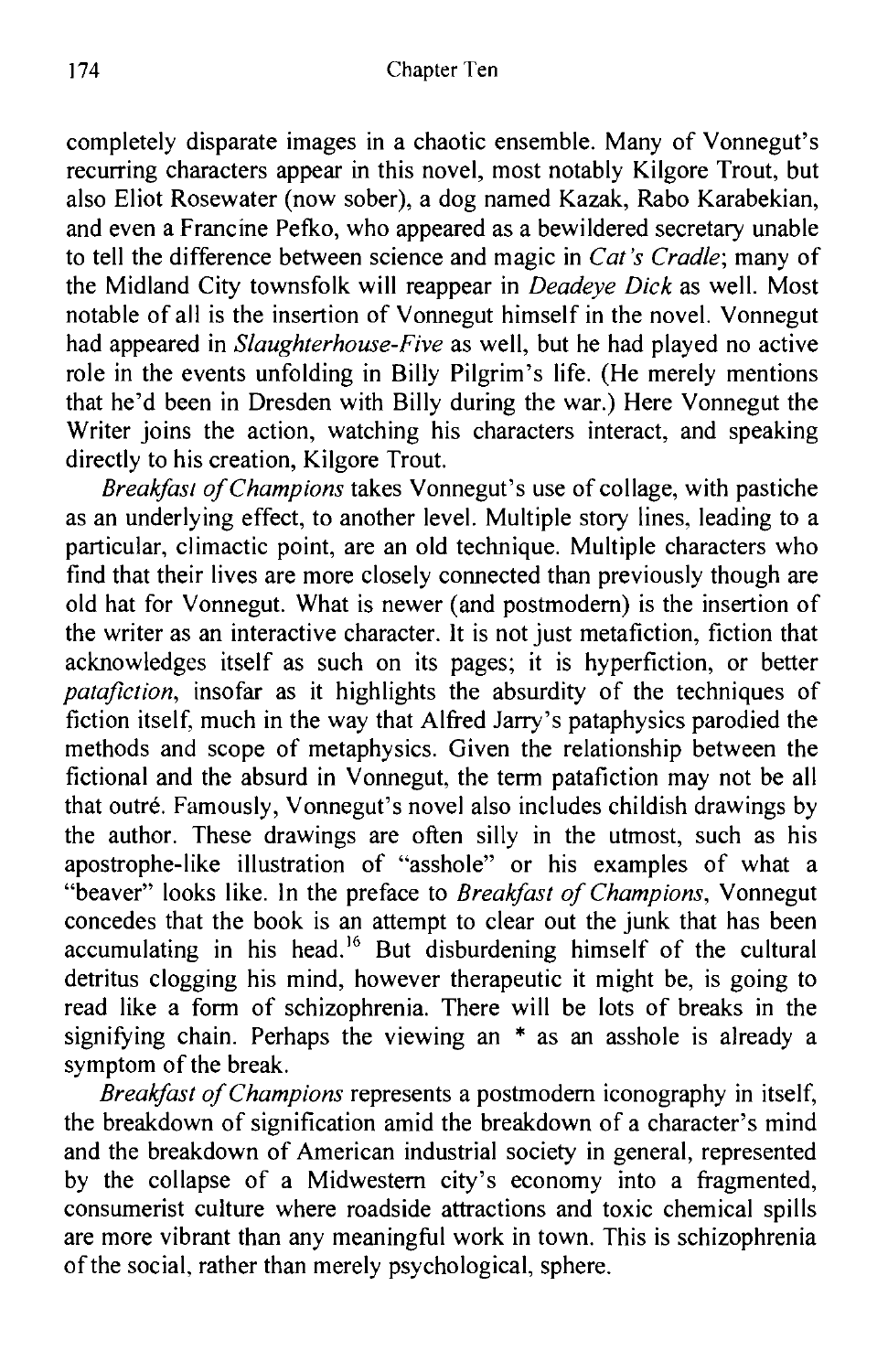#### **Community**

If *Breakfast of Champions* represents a type of apocalypse, it is different from Vonnegut's other apocalypses, such as *Deadeye Dick* or *Galapagos.* The best example of the genre is *Cat's Cradle,* which may also be Vonnegut's best novel. Here the iconography is elaborated with all of the skill of a literary artist mixed with the methodological rigour of an anthropologist." It is the study of a new kind of community, one which has different social and spiritual rules. The connection to *Moby-Dick* has already been noted, but it worth remembering that Melville's Ishmael goes to sea, at least in part, to prevent his own suicide; at sea he finds a community made up of "isolatoes", individuals without a home but with a common purpose that holds them together. Is seems clear that Vonnegut intended the resonances to *Moby-Dick* to signify a quest for community, even as the quest involves the destruction of the world through the desire for knowledge of it.

Bokononism, the religion that Vonnegut both invents and embraces in *Cal's Cradle,* supplies a vocabulary that answers for the faults of other religions. **A** brief recitation is in order. *A karass* is a group of people who, unbeknownst to its members, are somehow working together to do God's will. *A wampeter* is the thing around which the karass moves or comes together (in the novel, the wampeter is ice-nine; elsewhere, Vonnegut names the Holy Grail as an example)." *A granfalloon* is a false karass, a group that has no purpose whatsoever but whose members believe is really significant; the first example in the book is Hoosiers (people from the state of Indiana), but Vonnegut adds: "Other examples of *granfalloons* are the Communist Party, the Daughters of the American Revolution, the General Electric Company, the International Order of Odd Fellows-and any nation, anytime, anywhere".<sup>19</sup> *Foma* are lies, or rather "harmless untruths", the foundation of Bokononism, or any religion, incidentally. Such untruths become necessary fictions (in David Hume's sense); they are necessary to our functioning as humans.

Granfalloonery is itself one of the most powerful concepts in the Vonnegut universe, which is to say, our own. What Vonnegut recognises clearly is the profound need for community, for a sense of purpose and of belonging. This is evident in all of his novels, from *Player Piano* to *Timequake.* In *Cat's Cradle*, he ridicules the idea, showing how silly such things as school spirit, club membership and nationality are. "If you wish to study a *granfalloon",* sings Bokonon, "Just remove the skin of a toy  $b$ alloon".<sup>20</sup> Later, Vonnegut seems to recognise how powerful, and even effective, such a need for community is. In *Slapstick,* he expresses this elegantly in the President's "Lonesome No More" campaign, through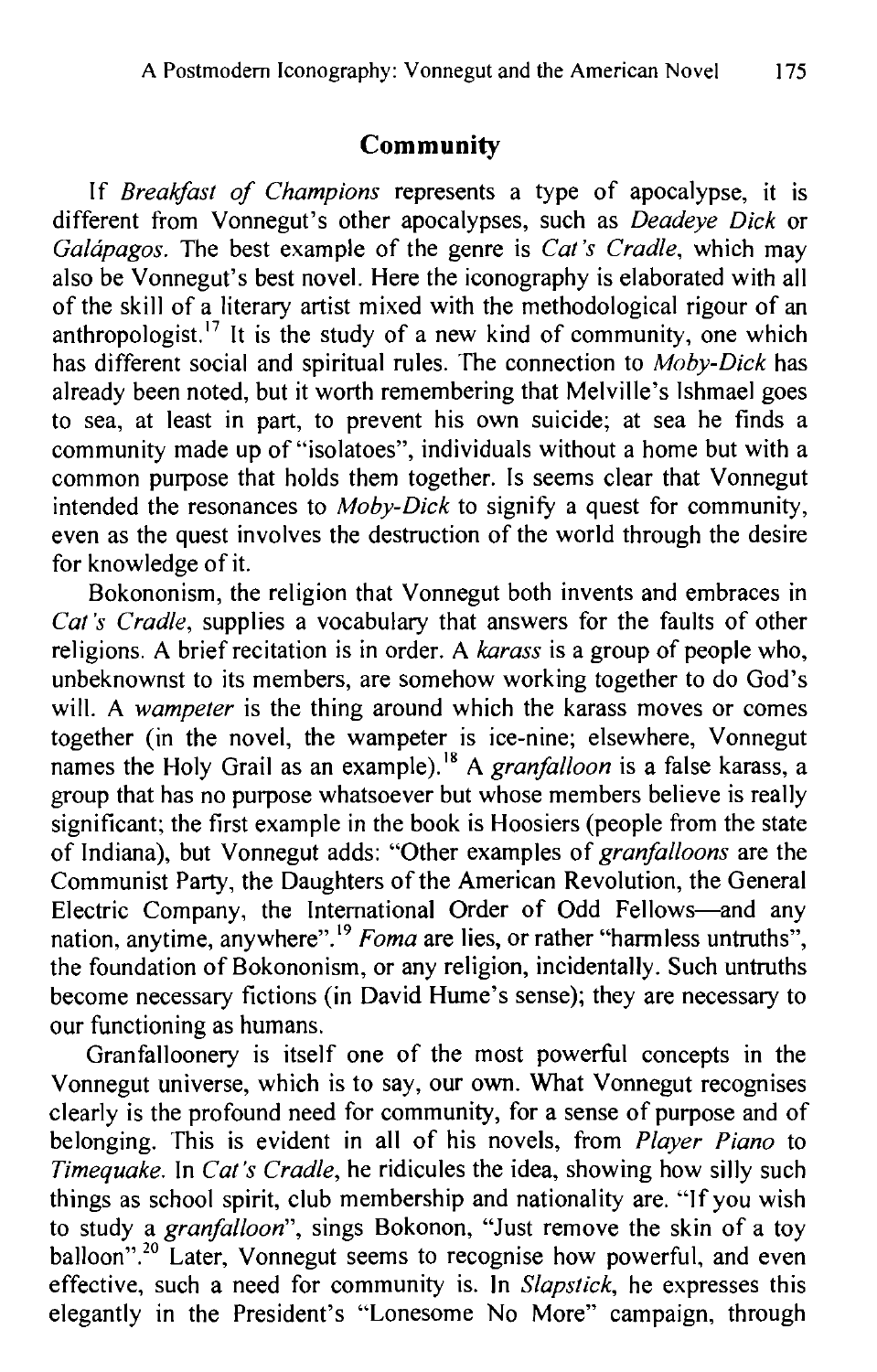which every citizen will be assigned a team name and a number, which will provide everyone with a family (those sharing a family name would be cousins, and those sharing a family name and number would be siblings). David Cowart has suggested that Vonnegut's entire career, especially his later career, is suffused with the hopeful idea of family (as community).<sup>21</sup> And here is where Vonnegut's pessimism, as he has called it, runs out of gas. The positive side of the Bokononist theory is that there are real, purposive communities (karasses) that we do in fact belong to; what Vonnegut seems to realise also is that the granfalloons serve their purposes as well.

Vomegut's overall corpus, therefore, does get at what Melville had in mind when he audaciously attempted to include the whole world in the representational scope of his great novel. Like Melville's, Vonnegut's world is undoubtedly American; but, also like Melville, Vonnegut sees not the Arnerican-ness, but the worldliness, as the most important aspect of the literary project. The goal is to show our world, and that it is an American world is noteworthy, yes, but not essential (nationhood being no more than a mildly comforting, and sometimes discomforting, granfalloon after all.) In order to present that image of the world, Vonnegut makes great use of collage, the piecing together of various and discrete images in order to form a new, unique overall image. In this sense, Vomegut remains a modernist: he laments the fragmentation of our personal lives, of community, and he wishes to put it back together. This becomes his imaginary solution to real problems, to paraphrase Althusser's great redefinition of ideology. But Vonnegut remains postmodern also, not just because several of his books instance the reflexivity of language or some other defining postmodernist characteristic, but because his work is so assiduously  $of$  the postmodern culture it presents.

Returning to my initial point, Vomegut does not provide a "great American novel" in that nineteenth century sense; even taken as a whole, Vonnegut's work does not really achieve such lofty, if now dubious, goals. What he has done, over the course of a number of discontinuous, uncategorisable novels, is project an image of what society looks like in the postmodern age. This postmodern iconography is Vonnegut's contribution to the American novel, and perhaps it exemplifies his "greatness" after all.

<sup>&#</sup>x27; Melville. "Hawthorne and His Mosses", in *Moby-Dick,* 543.

<sup>&</sup>lt;sup>2</sup> For a recapitulation of the nineteenth century debates, see Brown, "The Great American Novel".

Melville, *Moby-Dick*, 379.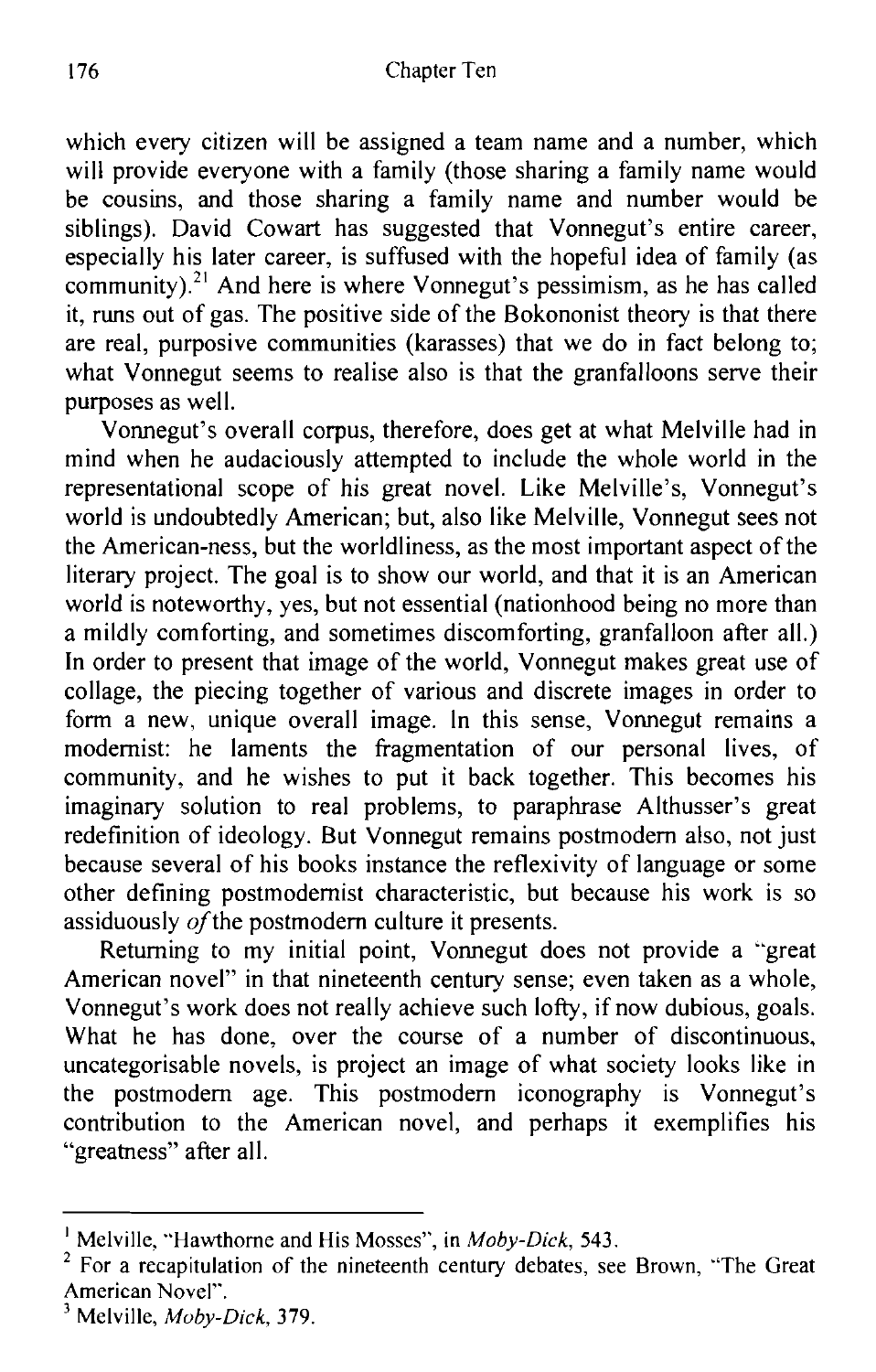<sup>4</sup> See Cowart, "Culture and Anarchy", 186.<br><sup>5</sup> See, for example. MacCabe's Preface to Jameson, *The Geopolitical Aesthetic: Cinema and Space in the World System (1992).* 

Jameson, *Postmodernism,* ix.

 $\frac{1}{1}$  In *Jailbird* (1979), for instance, the narrator feels that any reference to his, and America's past, will seem like prehistoric references to today's (that is, 1977's) youth, who are as likely to think that dinosaurs roamed the Earth as they are that Sacco and Vanzetti mattered to so many people in the 1930s.

<sup>8</sup> See Foucault, "Of Other Spaces", 22.

 $9$  Jameson, 17.

**'O** Vonnegut's magazine fiction of the 1950s. in which he offers a number of vivid portraits of that age, may be found in *Bagombo Snuff Box* (1999).

<sup>11</sup> See Vonnegut, *Wampeters, Foma, and Granfalloons* (1974), 1-5.

<sup>12</sup> But see the revolutionary spirit playfully put forth in the short story, "Welcome" to the Monkey House" (1968).

<sup>13</sup> This theme appears often in Vonnegut's later works; see, for example, *Jailbird* or *Hocus Pocus* ( 1990).

**l4** Vonnegut, *Slaughterhouse-Five.* 165. Hereafter cited parenthetically.

<sup>15</sup> See, for example, the well known metaphor of the cone, in Bergson, *Matter and Memory* (1988), 152; for an analysis, see Deleuze, *Bergsonism* (1991), 59.

**<sup>16</sup>**Vonnegut, *Breakfast of Champions, 5.* 

**l7** *Cat's Cradle* (1963) was, in fact, accepted by the University of Chicago as a Masters thesis in anthropology in 1971, which is especially ironic, since Vonnegut, studying at that institution after the war, had been denied the degree on the grounds that his thesis lacked academic rigour.

<sup>18</sup> See Vonnegut, *Wampeters*, xv.

**l9** Vonnegut. *Cat's Cradle,* 67.

**<sup>20</sup>**Ibid., 68.

 $21$  See Cowart, 171.

#### **Works Cited**

Bergson, Henri. *Matter and Memory.* Trans. N.M. Paul and W.S. Palmer. New York: Zone, 1988.

Brown, Herbert K. "The Great American Novel". *American Literature* 7m no. 1 (March 1935): 1-14.

Cowart, David. "Culture and Anarchy: Vonnegut's Later Career". *Critical Essays on Kurt Vonnegut.* Ed. Robert Merrill. Boston, MA: G.K. Hall, 1990.

Deleuze, Gilles. *Bergsonism.* Trans. Hugh Tomlinson and Barbara Habberjam. New York: Zone, 199 1.